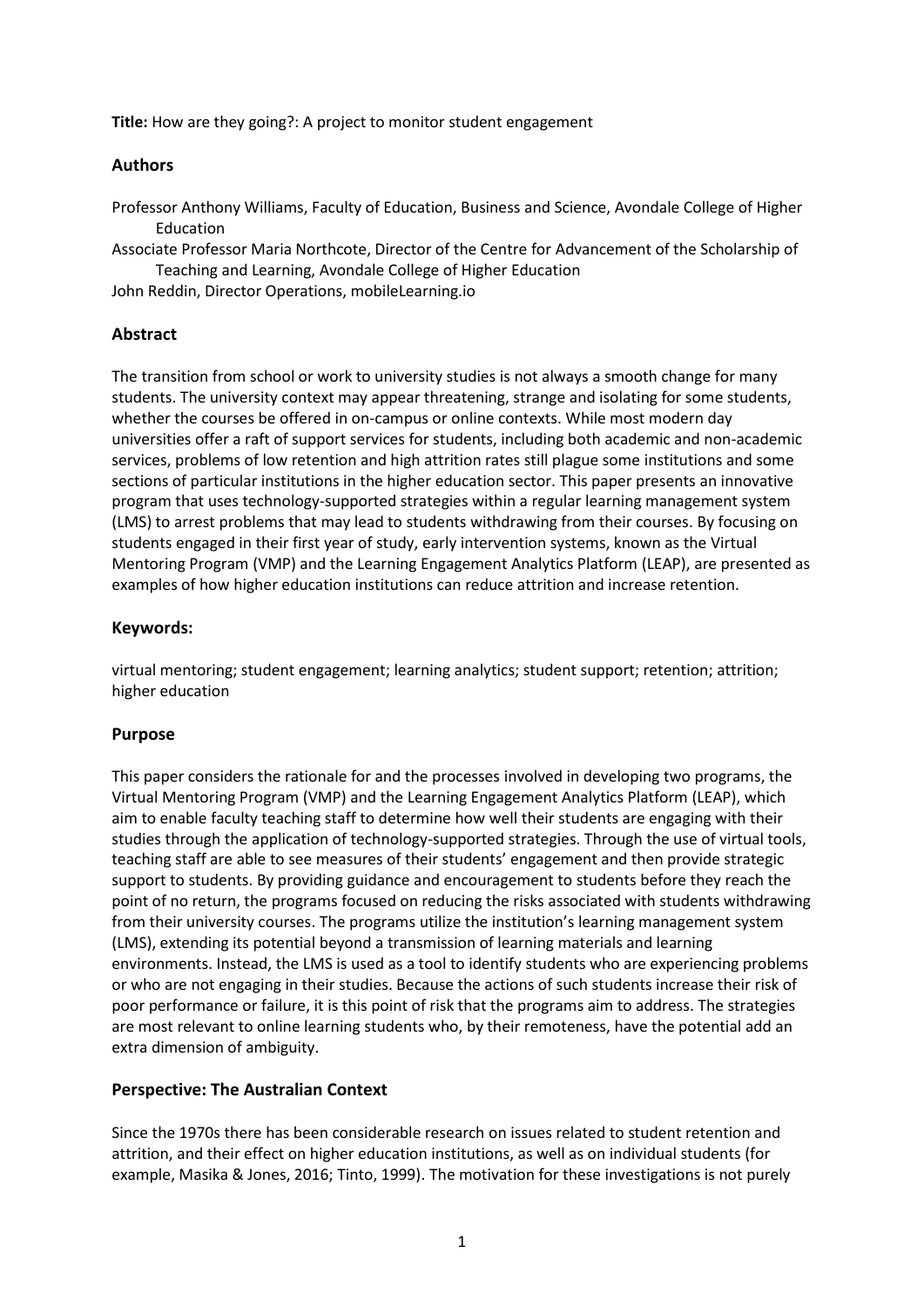pedagogic; it is also pragmatic because universities lose funding if they lose students. Furthermore, attrition rates contribute to a university's reputation. Research confirms the adverse impacts of students withdrawing from university before they obtain their degree and this is evident both nationally (Krause, Hartley, James, & McInnis, 2005; McInnis, Hartley, Polesel, & Teese, 2000) and internationally (Tinto, 1999; Yorke, 2000). In many cases, whether a student's decision to leave university is caused by financial or personal considerations, rising attrition rates may be reduced if intervention occurs early enough. Because of the current higher education contribution scheme (HECS) in Australia, students who withdraw from their university courses often leave with an accrued debt. This provides yet another reason to channel resources into programs that aim to reduce attrition rates.

Pitkethly and Prosser (2001) echo the concerns of McInnis, James and Hartley (2000) who found that one third of all university students contemplate withdrawing during their first year of study. The work of McInnis, James, et al. (2000) is regarded as seminal and is still relevant as first year students, according to Krause (2005), vacillate between the three sometimes competing tensions of:

- relevancy to themselves of the program they are enrolled in;
- perceptions of themselves as clients (from the marketing and service dimensions of their institution); and
- the disciplinary and academic integrity standards required by academic teaching staff.

These tensions arguably contribute to students withdrawing from university. Several models have been suggested in the effort to explain how student retention and attrition occurs, and numerous approaches aimed at reducing attrition have been explored and implemented, and continue to be investigated, especially for students in the first year of their university studies (Kift, 2015; Krause, 2005; Krause et al., 2005; McInnis, James, et al., 2000). Strategies that have been trialled include increasing levels of student engagement, creating learning communities and implementing strategies to promote academic and social integration. These initiatives have been shown to have a positive impact on student retention (Tinto & Goodsell-Love, 1993; Zhao & Kuh, 2004).

The *Review of Australian Higher Education*, the report commissioned by the Australian Government known as *The Bradley Review* (Bradley, Noonan, Nugent, & Scales, 2008), recommended new directions in higher education including the aim that, by 2020, 40% of those aged between 25 and 34 years would attain a higher education qualification. For this target to be met, universities need to include students from non-traditional backgrounds in their student populations, contributing to a larger and more diverse student population.

Another factor that complicates the increase in students entering university is the additional factor of online and blended education. Interestingly, students who choose to enrol in online courses are often those who have no experience in tertiary study. They enrol in an online mode of study because it suits their complex lifestyle; they may already be employed and have family commitments. Such students confront the dual issues of learning at the university level and learning in a new learning environment since many of them choose to study online. For universities offering undergraduate degrees, these students with diverse needs, across large classes, present additional challenges.

Within the context described above, many students 'hit the wall' and experience difficulty during the early stages of their university studies. For most students, this sense of experiencing difficulty early in their degree soon passes but for some it remains and characterizes the remainder of their studies. For some of these students, difficulties resurface when they face a challenging issue in their lives such as a sickness, mental illness or a family tragedy. Other students may experience difficulty when they begin studying a subject that they find very challenging or new. Yet again, some students just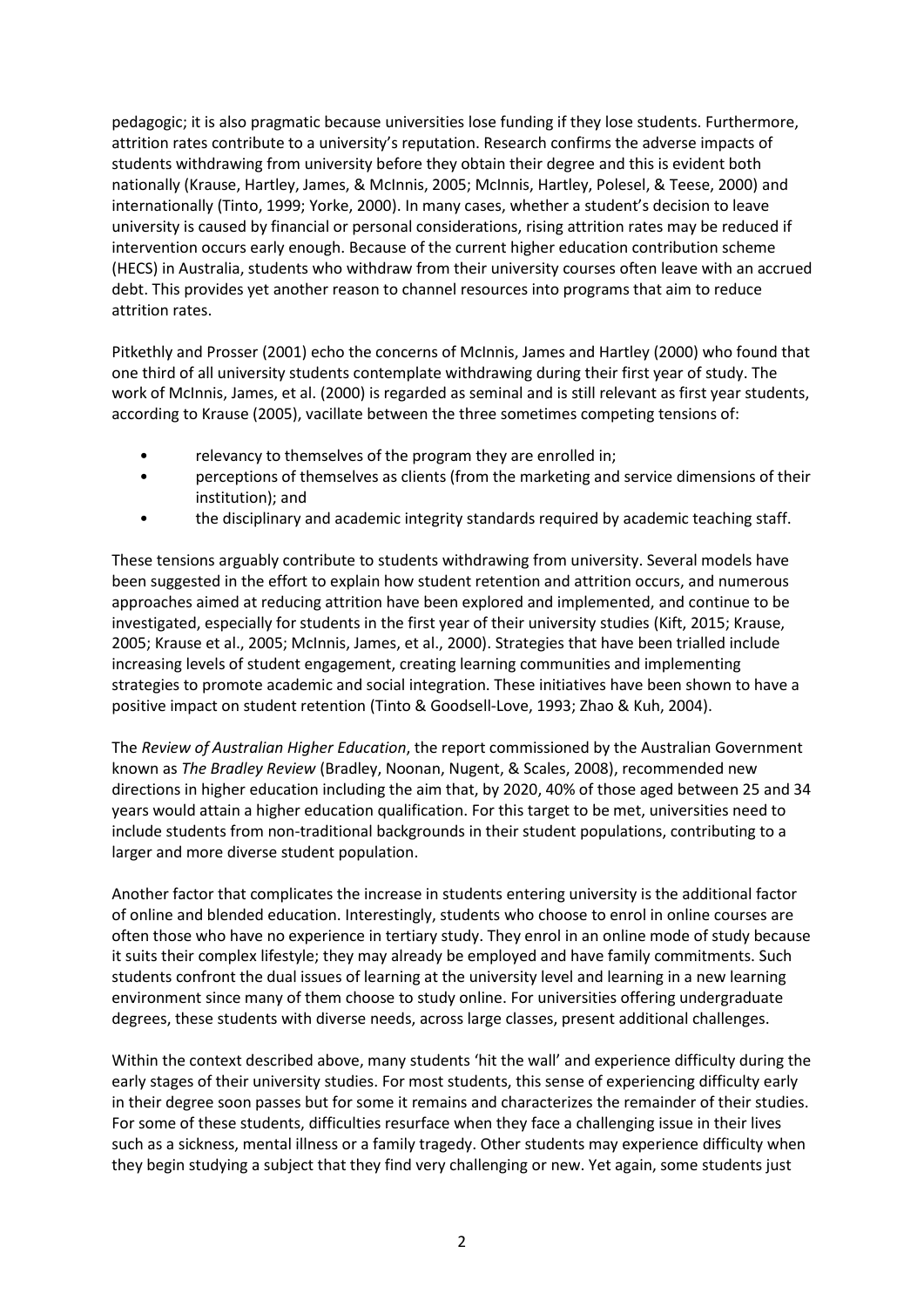struggle with their university experience in general; these students become categorized as "students at risk" or students who, because of any number of factors, are not coping. Such students are likely to fail or drop out, or go unnoticed by the staff of the university. These at risk students require support, whether on a short-term or long-term basis. If not identified by teachers, these problems may lead to a downward spiral of performance and may eventually result in the student disengaging from their studies. In the worst-case scenario, the student may just 'fall between the cracks' and withdraw from their studies altogether. Adventist schools and universities pride themselves on the quality of support they provide their students, and aim to create an environment that assist students succeed in their studies by promoting a teaching and learning environment that is exemplified by its holistic learning and pastoral care. Such an environment can also be promoted in an online context.

# **Research methodology: Using learning analytics to develop a Virtual Mentoring Program**

Tinto (1987, pp. 139-140) established a list of factors that support students and, subsequently, increase retention, following are some of those factors identified:

- 1. any institutional actions need to be systematic not pockets of initiative no alignment with institutional programs, systems and structures;
- 2. programs address students' needs early;
- 3. programs are student-centred; and
- 4. education is the goal of any support programs.

The important factor, for the purposes of this paper, is the impact that early intervention has on the potential success of a student and, therefore, retention of that student. In the modern university context, classes are often very large and it is difficult for a lecturer to determine the engagement levels of his or her students, especially early in the semester. The ability to detect students who are not engaging in their coursework is a critical factor in both supporting students who are having difficulties but also in enabling students to be successful in their university studies. Learning analytics, data that indicates student activity and non-activity within an online course system, can be accessed to detect students who may be experiencing difficulties in their studies.

According to Booth (2012), "learning analytics is the measurement, collection, analysis and reporting of data about learners and their contexts, for purposes of understanding and optimising learning and the environments in which it occurs". The application of learning analytics can potentially be transformative in both tracking and supporting students who experience difficulties in navigating university systems and/or courses. Learning analytics can provide a way for college and university leaders to improve teaching, learning, organizational efficiency and decision making, and, as a consequence, serve as a foundation for systemic change. By tracking levels of student engagement, the use and analysis of learning analytics provides a level of clarity which can dispell uncertainty around how to allocate resources, develop competitive advantages and, most importantly, how to improve the quality and value of the student learning experience. The project described here is looking to utilize learning analytics and further develop this data into academic analytics, which is the application of business intelligence in education. The use of academic analytics emphasizes analytics data at institutional, regional, and international levels. Konstantinidis and Grafton (2013) stated: "Analytics marries large data sets, statistical techniques, and predictive modelling. It could be thought of as the practice of mining institutional data to produce 'actionable intelligence" (p. 33). Analytics from LMSs offers a rich source of data for monitoring and predicting the success of learners.

Morris, Finnegan and Wu (2005) compared basic activities related to LMS participation (e.g., content pages viewed, number of posts) and duration of participation (e.g., hours spent viewing discussion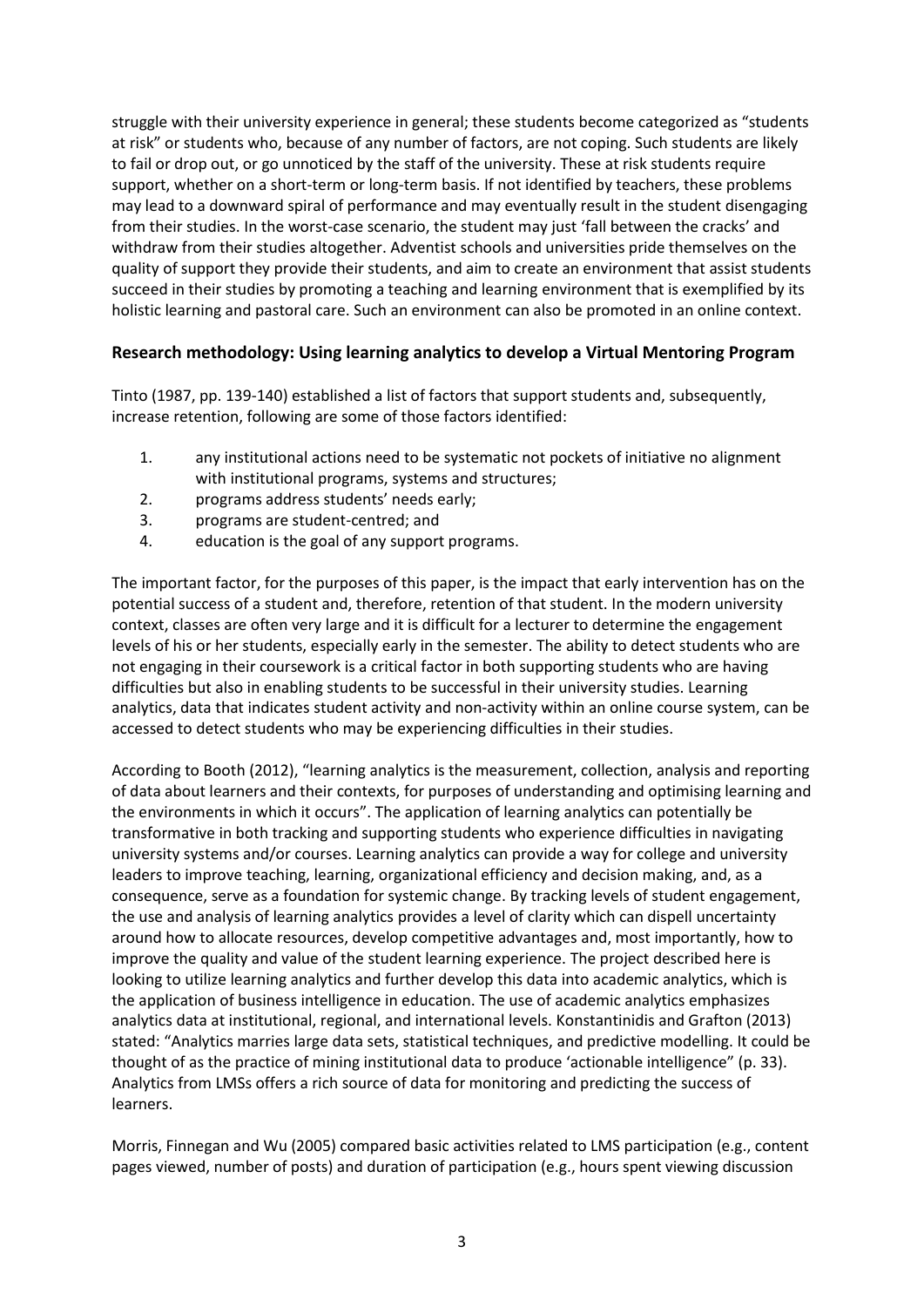pages and content) in LMSs. They found significant differences between "withdrawers" and "successful completers", concluding that "time spent on task and frequency of participation are important for successful online learning" (p. 221). Macfadyen and Dawson (2010) advocate for earlywarning reporting tools that "can flag at-risk students and allow instructors to develop early intervention strategies" (p. 589). This data can serve the purposes of:

- Gaining real-time insight into the engagement and performance of learners; this is important for identifying those students who are at-risk.
- Informing students of their progress against expectations and their peers which benefits their motivation and self awareness.
- Assisting decision makers in making informed decisions regards distribution of resources, enabling them to identify those areas of need more readily.

# **The Project**

Following is a brief description of the project in which we are currently immersed. In order to carry out comprehensive analytics, data is generally extracted from various institutional systems, including:

- 1. **LMS-based engagement reporting tools.** These tools sit within the LMS and generally assist in analysing LMS data only. They provide simple indications of a student's progress. Examples of these tools include Blackboard's Retention Centre and Moodle's Engagement Analytics plug-in.
- 2. **LMS-centric analytics systems.** These systems were developed by LMS vendors. They combine data from the LMS with data from the Student Information System (SIS) to enable more extensive analysis. Examples of these systems include Blackboard's Analytics for Learn and Desire2Learn's Insights.
- 3. **SIS-centric analytics systems.** These systems sit alongside the SIS but may also draw in data from the LMS, providing learning analytics alongside wider business intelligence. Example include Ellucian Student Retention Performance and Compass promonitor.
- 4. **Generic business intelligence systems.** These systems were developed to provide better analysis in any business but have not been specifically designed for education. They sit outside both the LMS and SIS but draw data from those and other systems, often in conjunction with a data warehouse. Examples include QlikView, Tableau, IBM Cognos, HP Autonomy and AWS Quicksight.

The College's partner is the Association for Continuing Higher Education (ACHE) mobileLearning.io who have researched and developed a range of LMS-based engagement reporting tools, LMS-centric analytics systems and generic business intelligence systems to automate and scale learning analytic processes. To bring these systems into a small institution provides a number of challenges and to assure the successful development and adoption of the systems a project plan needed to be employed. The process established for this project involves a four-stage process including the design, development deployment and evaluation of the fully integrated Learning Engagement Analytics Platform (LEAP).

<span id="page-3-0"></span>The LEAP system will involve behind-the-scene gathering of data which will enable the presentation of data in a readily accessible and usable form for teachers to analyze. This will enable academics to utilize the data in supporting their students. The process of developing the feedback loop for teachers is presented in [Figure 1](#page-3-0) below:

> [add Figure 1 here – see end of this document] Figure 1 The LEAP system process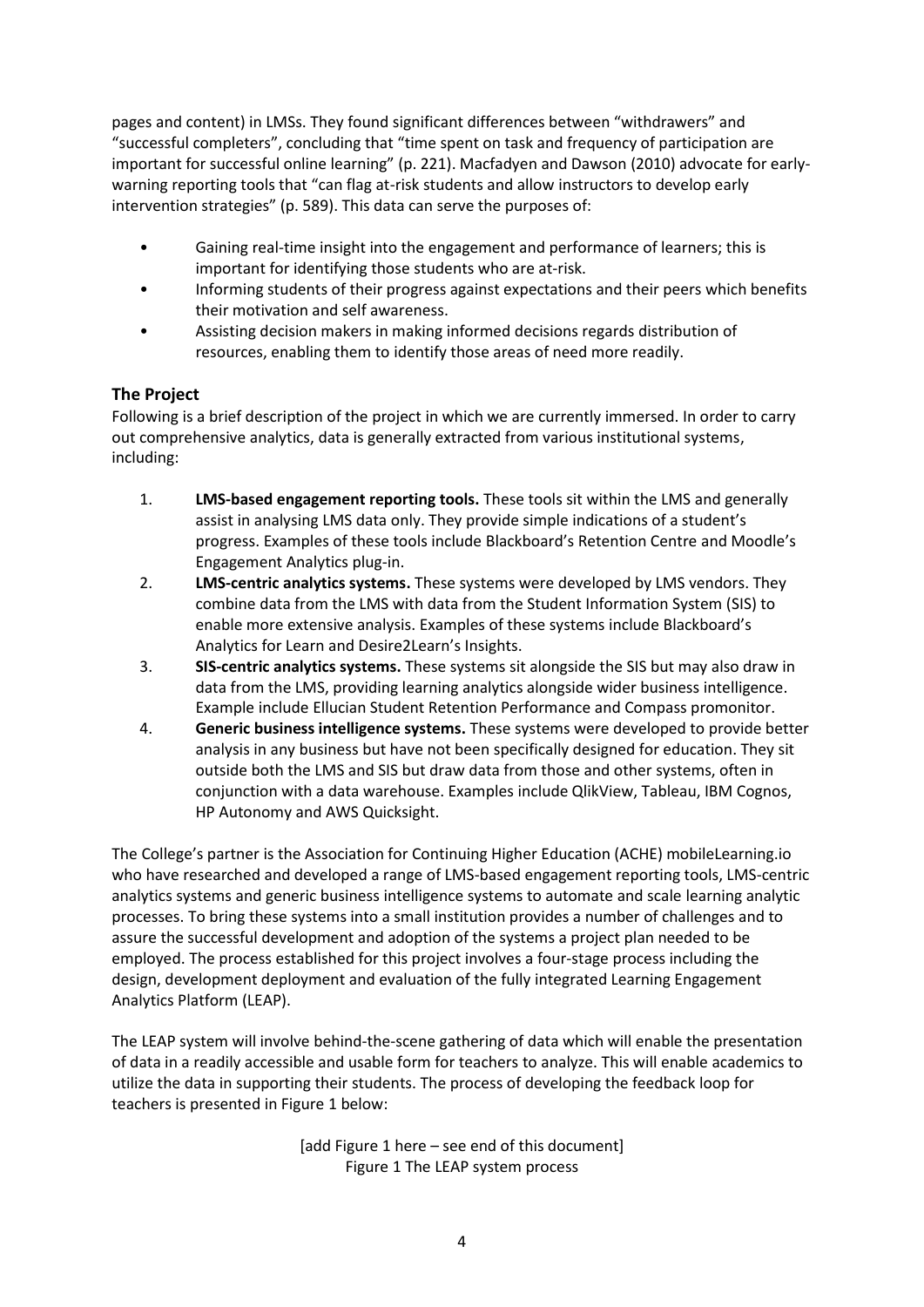The design of an automated process follows a standard project management process and involves the data from the LMS being interrogated, using predetermined protocols to provide ready access to academics through a dashboard, a data visualization tool displaying the current status of student engagement metrics on a single screen providing easy access for the academics. This process is presented in [Figure 2](#page-4-0) below:

> [add Figure 2 here – see end of this document] Figure 2: Automated process design

# <span id="page-4-0"></span>**The System Interegation Protocols**

As indicated above, the LEAP system requires the development of a set of protocols that guide the process of identifying learner analytics data which can subsequently inform faculty staff. Avondale has, for a number of years, operated a Virtual Mentor Program (VMP) aimed at identifying and, consequently, assisting students who were experiencing problems. The person in the Virtual Mentor (VM) role was employed on a part-time basis. The role involved monitoring students' progress and making contact with those students who appeared to be experiencing problems. When a student failed an assessment item, or did not engage with LMS activities, the VM contacted the student (usually by email, infrequently by phone) and noted the student's lack of progress. The VM was responsible for:

- monitoring students' progress by noting the grades a student obtained for their assessment items as they were recorded in each LMS Gradebook (a facility which stores the grades for each assessment item in the course students are enrolled in);
- monitoring students' online engagement; tracking LMS engagement statistics allowed the VM to identify how often students accessed the LMS and which options they selected;
- contacting students who have failed an assessment item or had not participated in an online activity;
- maintaining subsequent and regular contact with at risk students;
- tracking at risk students across all the courses they were enrolled in;
- liaising with course coordinators and alerting them to problems their students were experiencing;
- keeping records of tracked student activities;
- analysing records and providing feedback about trends to the Faculty and Program Convenors;
- identifying best practice to support students during their first year at university;
- facilitating student-staff relationships; and
- raising the visibility of at risk or failing students.

# **Automating the VMP protocols in LEAP**

The existing VMP utilizes a number of protocols to measure students' progress and students' levels of engagement for the purpose of identifying students who were exhibiting signs of disengagement or failing. The LEAP system utilized the lessons learned from the VMP, especially the engagement indicators which were used to track students' engagement levels. The lessons learned from the VMP informed the development of protocols within the LEAP system which made information about student engagement available to teachers. These protocols, referred to as engagement indicators in the VMP, included: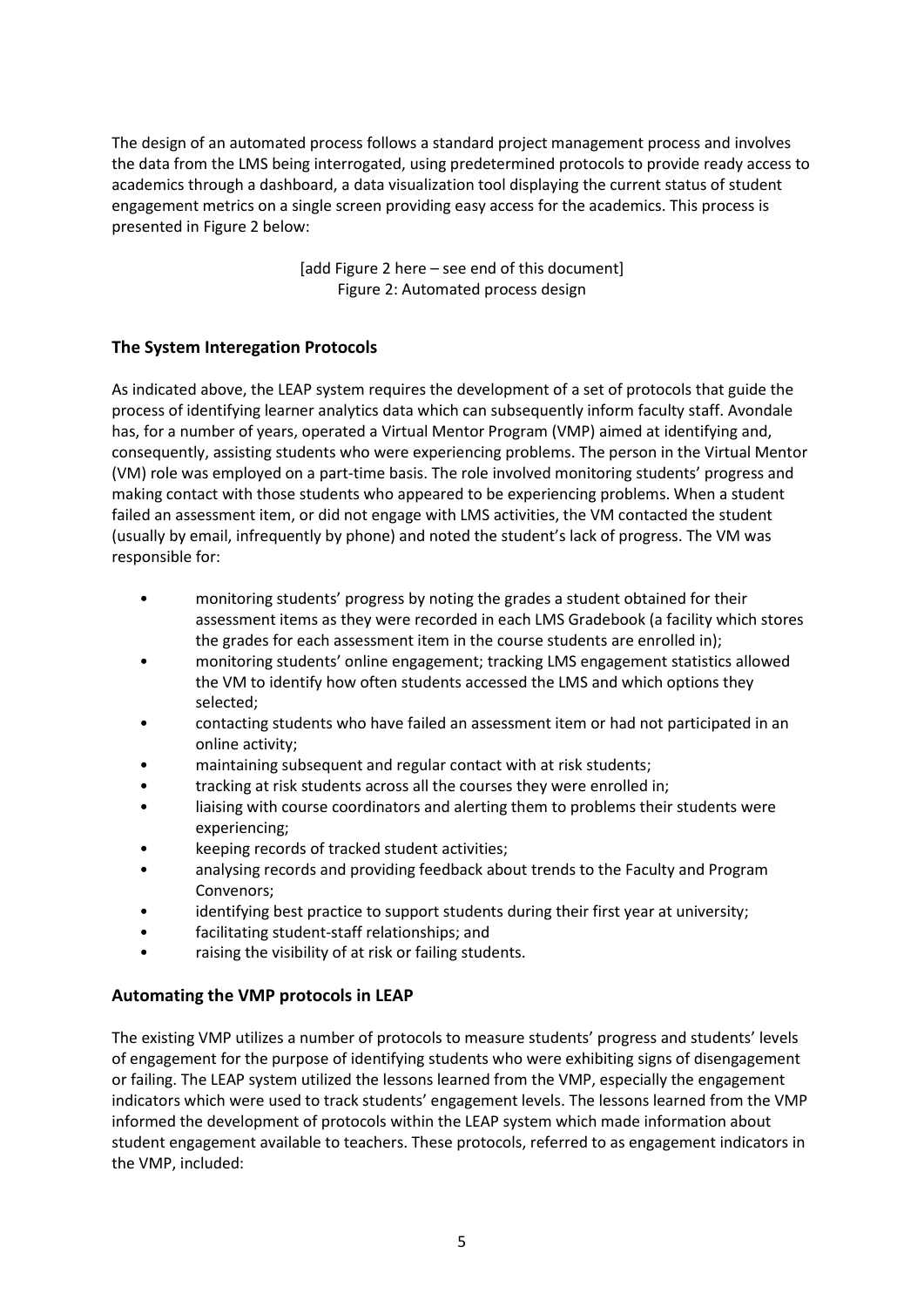- 1. Access to LMS before the end of Week 2.
- 2. Downloaded "Course Outline" document before the end of Week 2.
- 3. Download additional "Student Information" booklet before the end of Week 3.
- 4. Access "News Forum" (course announcements) before the end of Week 3.
- 5. Frequency of access during Weeks 4-6.
- 6. Click count during Weeks 4-6.
- 7. Submission of Assessment Task 1 (and, if relevant, extension request).
- 8. Submission of Assessment Task 2 (and, if relevant, extension request).
- 9. Submission of Assessment Task 3 (and, if relevant, extension request).

Through the process of monitoring these activities, the VM was quickly able to identify students who were not performing to the expected standards or who demonstrated signs of failure. The VM followed a pre-determined process that ensured each student was treated equitably. The VM would send an informal message to any student who failed to achieve any of the engagement indicators.

The aim of this current project is to develop an automated approach, making students' progress transparent to academics through the application of the LEAP system through harnessing the latent data in the LMS, which were so successfully used in the manual processes in the VMP. Avondale is now aiming to provide teachers with 'live' data that reports on their students' performance against the engagement indicators. Avondale, with the Mobile Learning company, will utilize the engagement indicators, used in the VMP, to inform the extraction of relevant data from the LMS. The extraction of these data enables a report to be provided to each faculty member through a dashboard.

#### **Results**

Over the past few years, the VM project has worked well and has been proven to support students who were experiencing difficulty. However, it was very labour-intensive and and limited in scope. Despite this, the benefits far outweighed the negative aspects of that program. The institution's current plan is to utilize the proven protocols, as used in the VMP, for identifying levels of student engagement, by incorporating them into the LEAP system which utilizes automation of the data in the LMS and makes these data, and the analysis of it, accessible to class teachers.

As an example of how the indicators present themselves in the classroom, student engagement levels were monitored as indicators and predictors of future success, as had been done in other studies (Atherton et al., 2017; Saqr, Fors, & Tedre, 2017). Before the LEAP system was implemented, a class was monitored, manually, through the LMS, to look at how many times students were viewing their subject material, engaging with the activities and accessing online resources on their LMS course site. This was simply measured by student "click counts" or views of LMS pages. Clicks were recorded over two periods during the semester: during Weeks 1-5 and Weeks 6-13. [Figure 3,](#page-5-0) displays the relationship between the number of LMS views during those two periods and compares these with the total number of views for the semester with the final achieved grade.

> [add Figure 3 here – see end of this document] Figure 3: Comparison of number of LMS views with grades achieved.

<span id="page-5-0"></span>It is evident that there is a relationship between the number of clicks made by students in their LMS in Week 5 of the semester with their success, or failure. Students with less than 200 clicks during the first five weeks of the semester invariably failed the class. At the Week 5 point in the semester, this is evident but it could be postulated that this would be evident at Week 2; this issue requires further study. Because these data about students' engagement, or non-engagement, in the first few weeks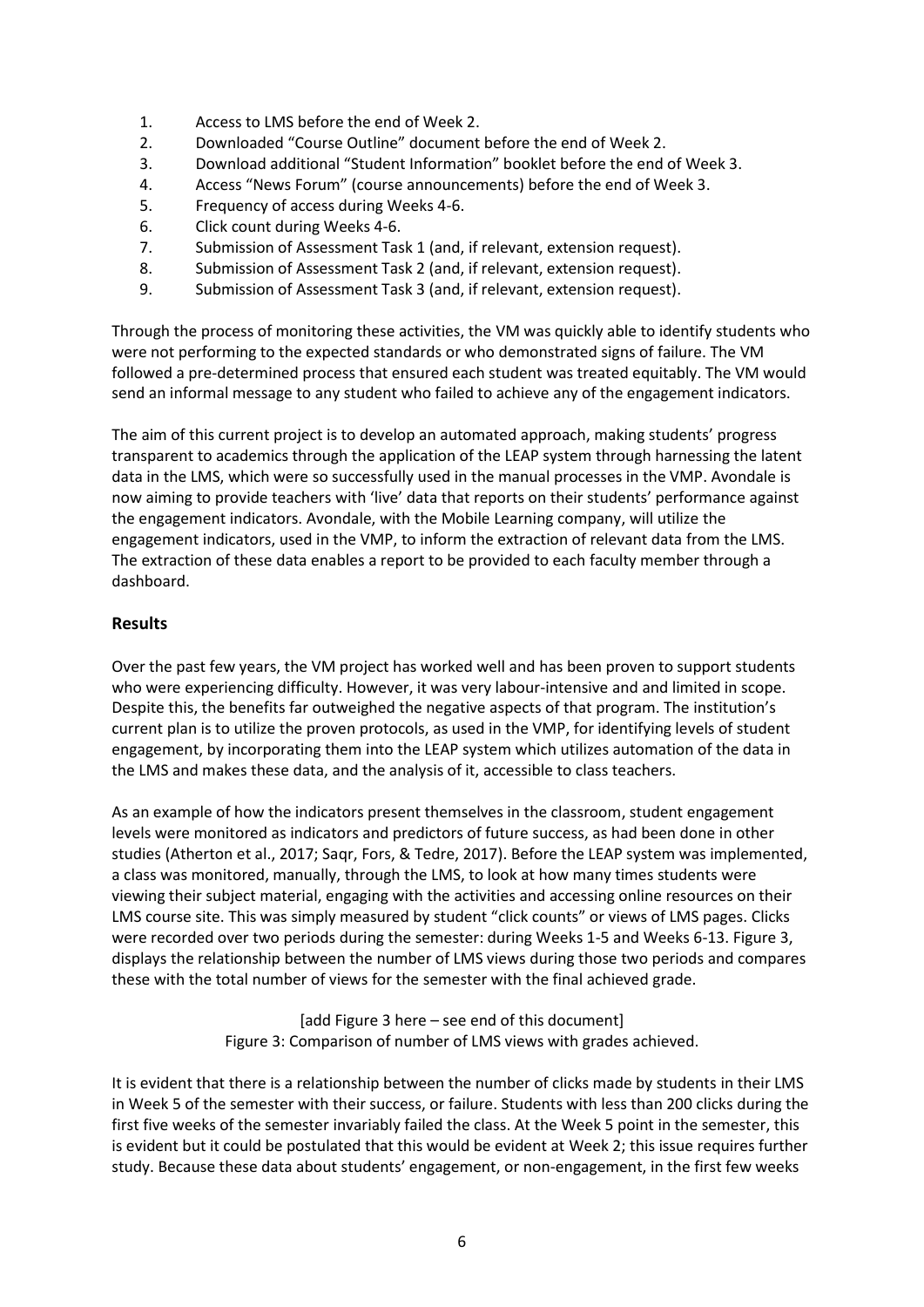of the semester currently exists in the LMS, this project will provide ready access to such data for additional future investigations.

## **Scholarly significance**

The purpose of the project is to gain data defined by the engagement indicator protocols and bring them together in a dashboard which will present all the data in an easily understood form for the teachers to monitor the level of their students' engagement for the purpose of identifying students who are displaying problems in their studies so early intervention is possible. The initial reports we have developed show that there is data of significance emerging which is giving us insight into our students' level of engagement with what we are teaching but, more importantly, it is how early in the semester we are able to identify those indicators that appears to matter most.

# **Conclusion**

This paper has outlined two programs, one that has been used in the past and one that is under development. Both programs aim to decrease student attrition and, subsequently, increase student retention through empowering teachers to monitor student engagement. By using locally available technological tools, along with the institution's LMS, student engagement and non-engagement indicators are tracked to identify students at risk. This research adds to our knowledge of the importance of identifying students with problems before such problems grow to a point where they result in students withdrawing from their university studies. The strategies and programs outlined in this paper may be of interest to university administrators who are responsible for arresting growing attrition rates or academic teaching staff who are interested in implementing some simple strategies, using an institution's LMS, to identify and support students at risk.

## **References**

- Atherton, M., Shah, M., Vazquez, J., Griffiths, Z., Jackson, B., & Burgess, C. (2017). Using learning analytics to assess student engagement and academic outcomes in open access enabling programmes. *Open Learning: The Journal of Open, Distance and e-Learning, 32*(2), 119-136.
- Booth, M. (2012). Learning analytics: The new black. *Educause Review, 47*(4). <http://er.educause.edu/articles/2012/7/learning-analytics-the-new-black>
- Bradley, D., Noonan, P., Nugent, H., & Scales, B. (2008). *Review of Australian higher education: Final report*. Canberra, ACT: Department of Education, Employment and Workplace Relations.
- Kift, S. (2015). A decade of Transition Pedagogy: A quantum leap in conceptualising the first year experience. *HERDSA Review of Higher Education, 2*, 51-86.
- Konstantinidis, A., & Grafton, C. (2013). Using Excel macros to analyse Moodle logs *Proceedings of 2nd Moodle Research Conference* (pp. 33-39). Sousse, Tunisia.
- Krause, K.-L. (2005). *The changing face of the first year: Challenges for policy and practice in research-led universities.* Paper presented at the First Year Experience Workshop.
- Krause, K.-L., Hartley, R., James, R., & McInnis, C. (2005). The first year experience in Australian universities: Findings from a decade of national studies. Barton ACT 2600: Commonwealth of Australia, Department of Education, Science and Training.
- Macfadyen, L. P., & Dawson, S. (2010). Mining LMS data to develop an "early warning system" for educators: A proof of concept. *Computers & Education, 54*(2), 588-599.
- Masika, R., & Jones, J. (2016). Building student belonging and engagement: insights into higher education students' experiences of participating and learning together. *Teaching in Higher Education, 21*(2), 138-150.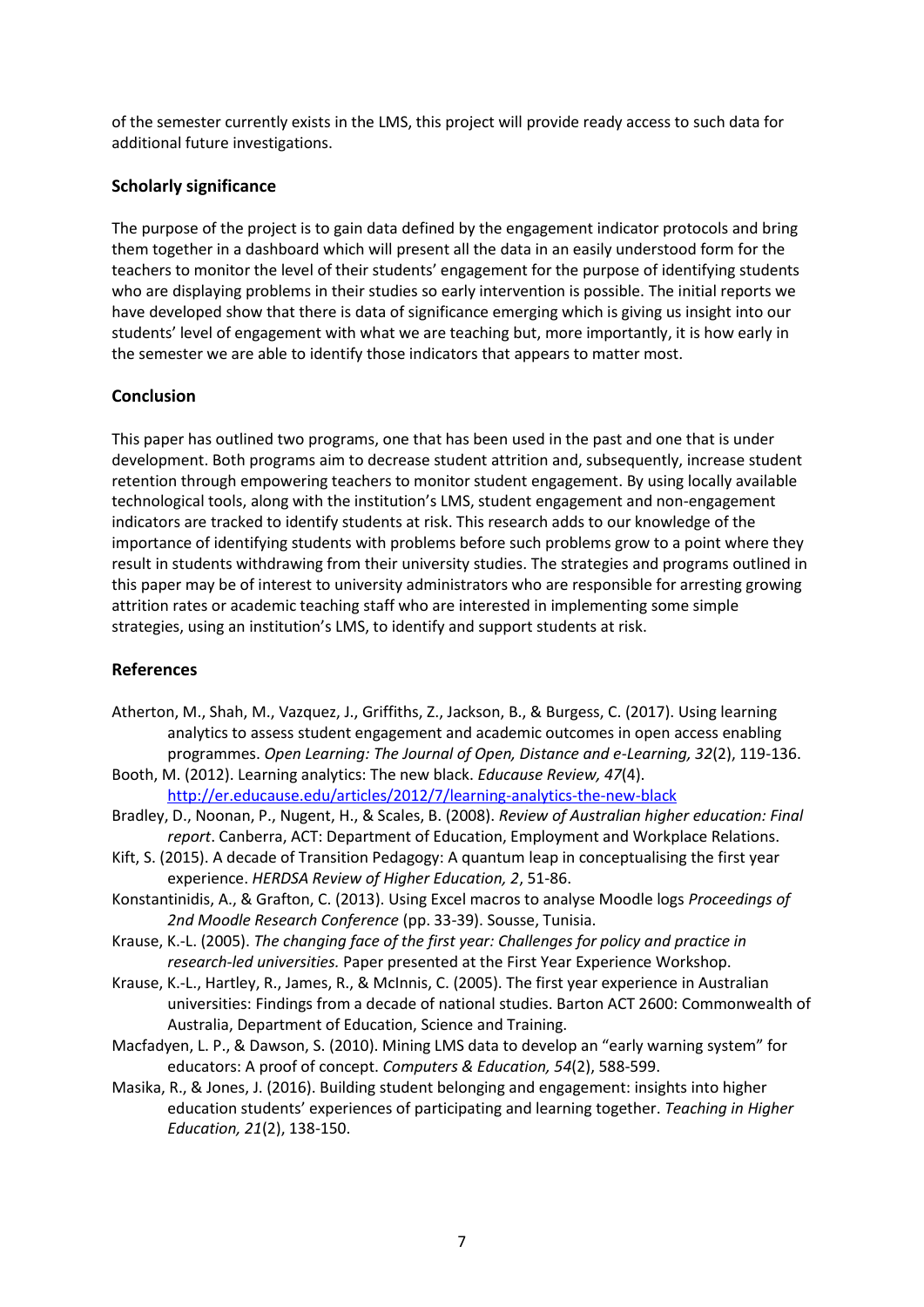McInnis, C., Hartley, R., Polesel, J., & Teese, R. (2000). Non-completion in vocational education and training and higher education. Melbourne: Centre for the Study of Higher Education The University of Melbourne & The Department of Education Training and Youth Affairs.

- McInnis, C., James, R., & Hartley, R. (2000). *Trends in the first year experience: In Australian universities*. Canberra, ACT: Department of Education, Training and Youth Affairs Canberra.
- Morris, L. V., Finnegan, C., & Wu, S.-S. (2005). Tracking student behavior, persistence, and achievement in online courses. *The Internet and Higher Education, 8*(3), 221-231.
- Pitkethly, A., & Prosser, M. (2001). The first year experience project: A model for university-wide change. *Higher Education Research & Development, 20*(2), 185-198.
- Saqr, M., Fors, U., & Tedre, M. (2017). How learning analytics can early predict under-achieving students in a blended medical education course. *Medical Teacher*, 1-11.
- Tinto, V. (1987). *Leaving college: Rethinking the causes and cures of student attrition*. Chicago, IL: The University of Chicago Press.
- Tinto, V. (1999). Taking retention seriously: Rethinking the first year of college. *NACADA journal, 19*(2), 5-9.
- Tinto, V., & Goodsell-Love, A. (1993). Building communit. *Liberal Education, 79*(4), 16-22.
- Yorke, M. (2000). The quality of the student experience: What can institutions learn from data relating to non-completion? *Quality in Higher Education, 6*(1), 61-75.
- Zhao, C.-M., & Kuh, G. D. (2004). Adding value: Learning communities and student engagement. *Research in higher education, 45*(2), 115-138.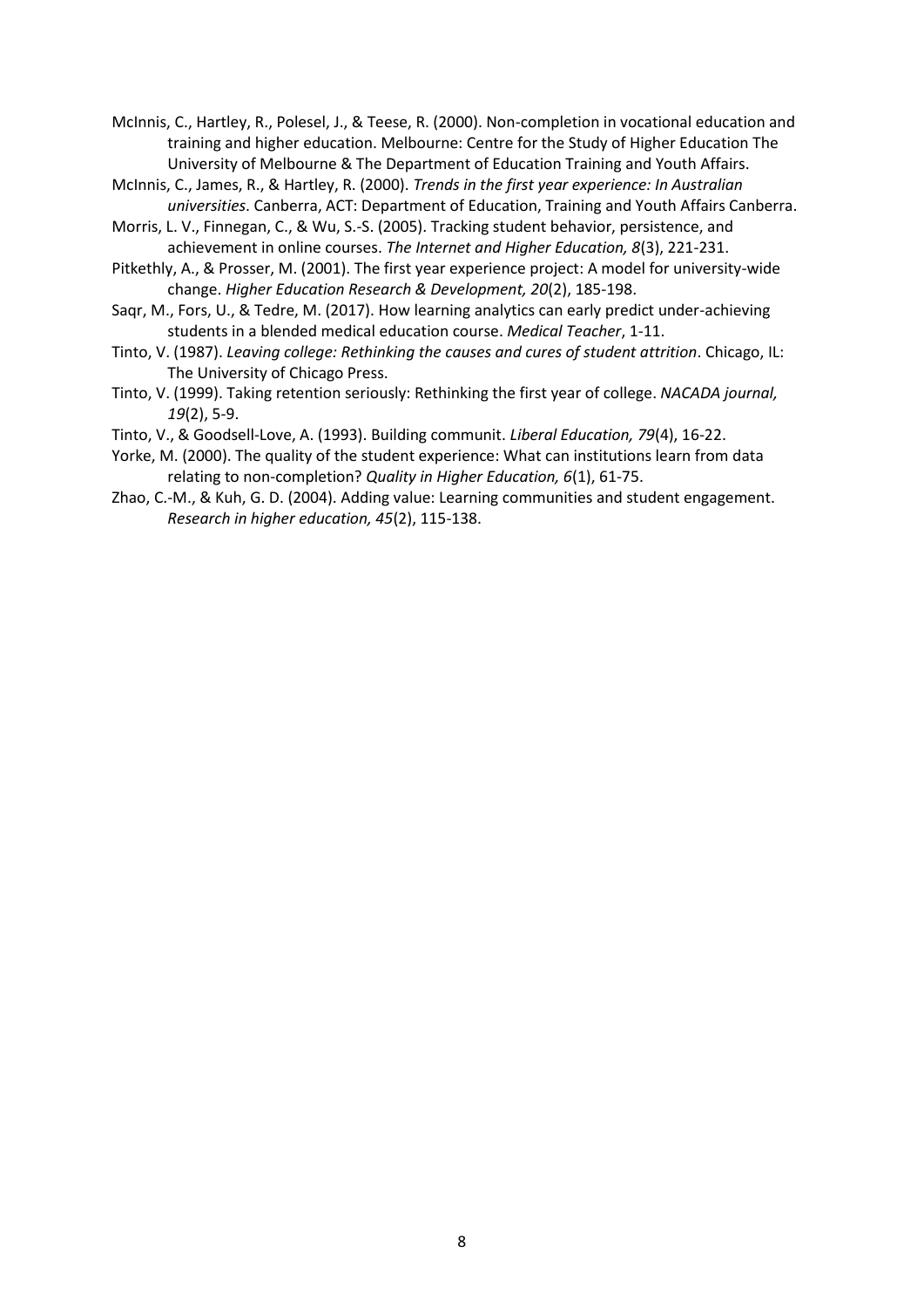

Figure 4 The LEAP system process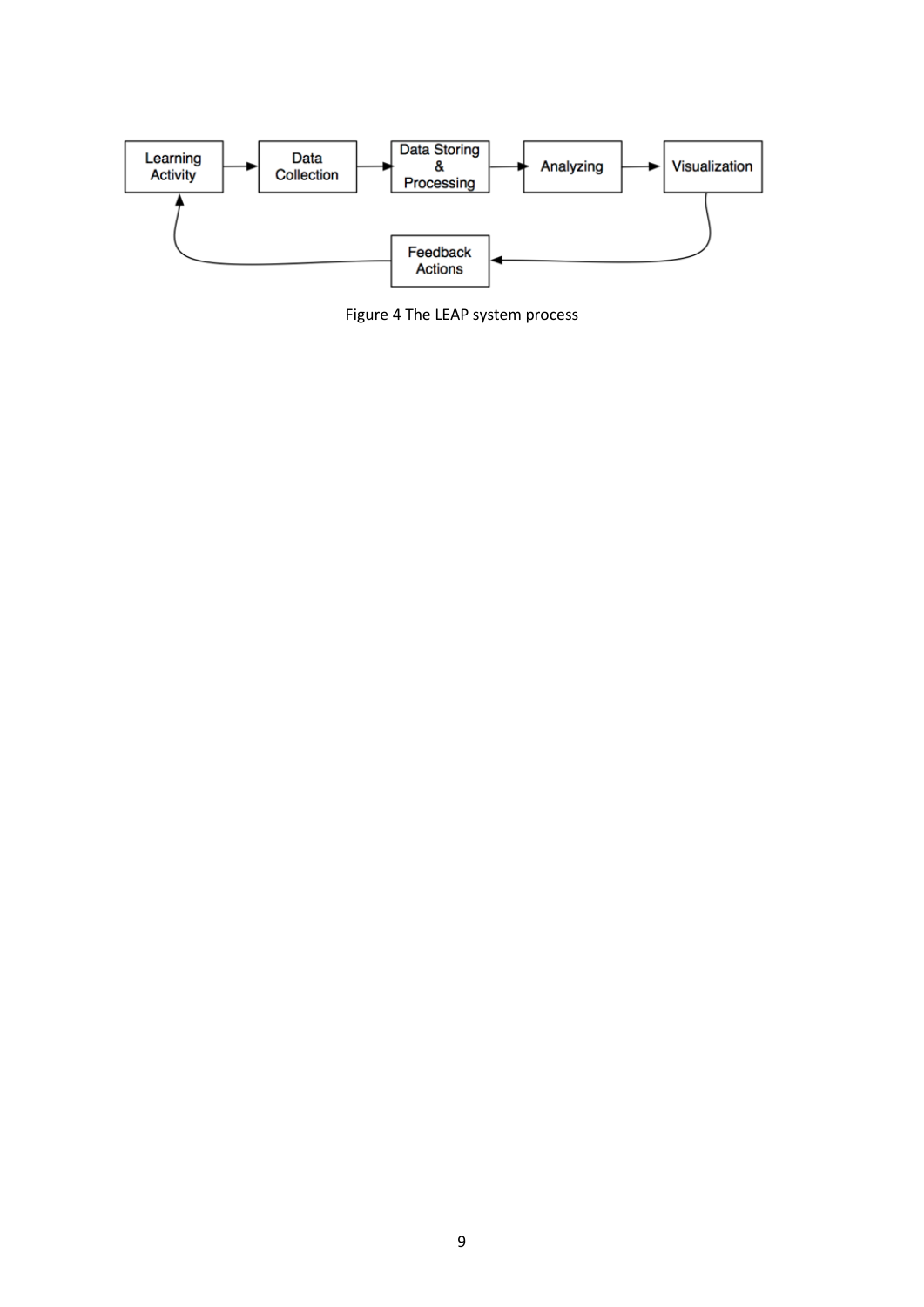